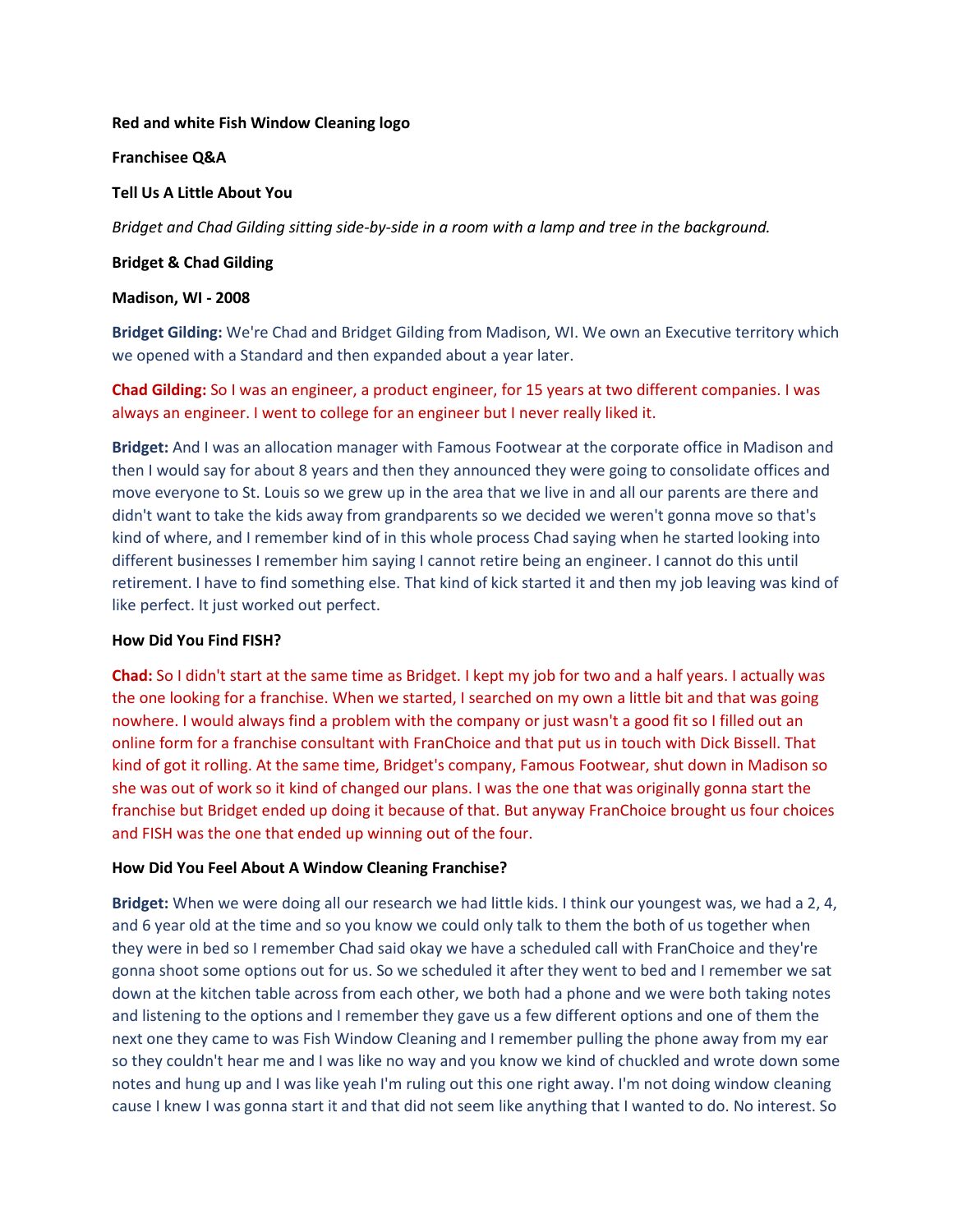really the only reason we kept it on is because Chad seemed to like kind of the business model and then we just started to kind of dig into the details more so and then I kind of starting coming around to liking it also so yeah in the beginning I was not having it.

# **Why Did You Choose FISH?**

**Chad:** We started doing the validation process and right away two stood out. So it was FISH and another company and the more we went through it we realized the business model just fit better. It was number 1, days no nights, no weekends and the other one had a little bit of that. But the residual income you get once you have a customer you kind of keep that customer. You don't have to go out and get brand new customers to backfill the ones that you've lost when you finish the last job with the other company. So it was the residual income and the fact that you could go out and get new customers whenever you wanted. The other companies relied heavily on marketing, expensive marketing, so you would mail out the marketing and the plan was you'd wait for the phone to ring. With FISH, you could go get business from day 1. I figured she'd be a great salesperson anyway.

**Bridget:** I think that was one of the things that I loved about it cause I, we were really nervous. I mean I was like so scared to do something on our own so I was really afraid to take the risk and one of the things I loved about FISH was exactly that. I remember telling Chad at least if I'm sitting in the office and feel like we're struggling, I can get up and go out and do something about it. Whereas other companies, you send out all this marketing and you just cross your fingers and wait and I didn't love that part of it so I think that was kind of huge in the decision making.

### **What Was Your Start-Up Like?**

**Bridget:** So we opened in December of 2008. What I felt like was terrible time to open cause everyone was off every time I went to bid anyone I called Chad and he was still working at the time and so I remember calling him and being like there's nobody at these places. They're all on vacation. It's Christmas. But it was cold and I remember when I got back from training I hired two people right away. Just two cleaners, we had no business, we had not one single job but they were willing to go out and sell with me so that's what we did every day. I took them and myself and I trained them how to sell and we'd go out to an area in the same car and we'd all split up until we covered the area and we'd get back in the car and move on. So I think that was great for our open because I think it got us off to a really fast start and so even though it was very very cold and we were walking through snow drifts upon snow drifts bidding buildings we really tried not to skip a single thing. We really tried to do what Corporate kind of trained us to do.

#### **How Is Your Business Today?**

**Bridget:** When I came back from training, I hired two cleaners and they went out selling with me so we didn't have any work at the time. I just used them as salespeople in the beginning and eventually slowly they would sell part-time, clean part-time until we got enough work them just to clean. I mean there were days where I didn't have work for them and they would go out and hang doorhangers in neighborhoods. I was like I never just gave them off, I was like here's what you're doing today and some days they weren't thrilled about it but they still went out and they just did it. So slowly we ramped up and then they were just full-time cleaners and it got to be I don't even know maybe a year in that I didn't really feel like I needed an Ops Manager yet so I had one of my cleaners become just a Lead Cleaner so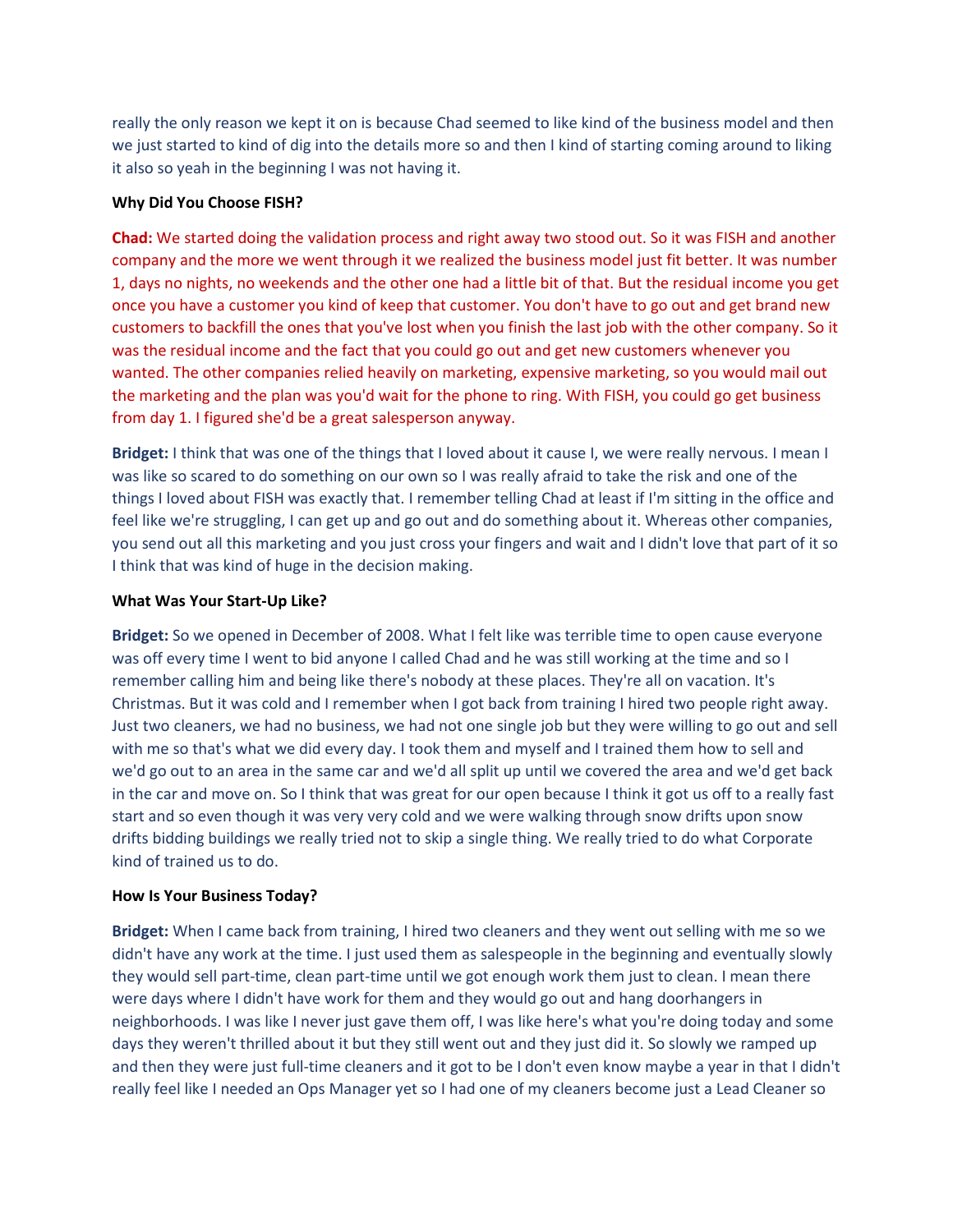he did all of my training. So he just took a lot of that kind of stuff away from me and maybe it was like six months in. I can't really remember the timing but it got to the point after a couple years where we just it was too much for me to do on my own so it was either Chad was gonna have to quit and join which was our plan originally anyways and then it was either that or I was gonna have to hire some more people to help me.

# **Chad:** It was a good time for the transition.

**Bridget:** Yup and kind of it was a great feeling because it was what we set out to do but I never really knew if it was actually gonna work. Not that quickly so after two and a half years to be finally saying like maybe you should quit cause I need help so I can't do it by myself and I think that was probably a great time for you too because he had been waiting to do something else for a long time so to finally reach that point was awesome.

### **Chad:** I was excited.

### **Tell Us About Your Structure**

**Chad:** We have seven cleaners, we have a really good group of guys that have been with us all of them except for one for three years. Dan's been with us

### **Bridget:** since we almost opened

**Chad:** since March of the first year. Wayne's been with us like nine years so we have a real solid group. They show up every day. They do everything that they're given. The window cleaner portion of the employee part is awesome.

**Bridget:** I mean we do struggle with it sometimes. I mean I'm sure everybody will say that. I mean we have a really great core so we're really lucky to have that but you know when we get busy we'll hire up a couple more and we're always I think we'll never get away from it we're always gonna have those one or two people who flake on us, who don't show up, who just end up going away. I mean that's happen in any business and that I think can be really stressful and I think there were times in the business where we didn't have such a solid core maybe a couple where it would be stressful hiring and having them leave or doing interviews and not liking anybody so I think we're lucky in that aspect but I think that's just how it is for everybody. You're always gonna have employees that you don't love a few of them and they're gonna come and go.

**Chad:** It's a numbers game. It's like writing estimates. You go through a certain number of employees and you're gonna find the right guys and I think right now, in almost 10 years, we have the best group of guys we've had since the beginning.

**Bridget:** I think it's helpful to have the cleaners that have been a long time cause once the new ones start, they can give them all the positives. You know how much money they're making and that they get holidays off and they don't have to work nights and weekends. They can kind of tell all those things and I mean I think that's probably helpful.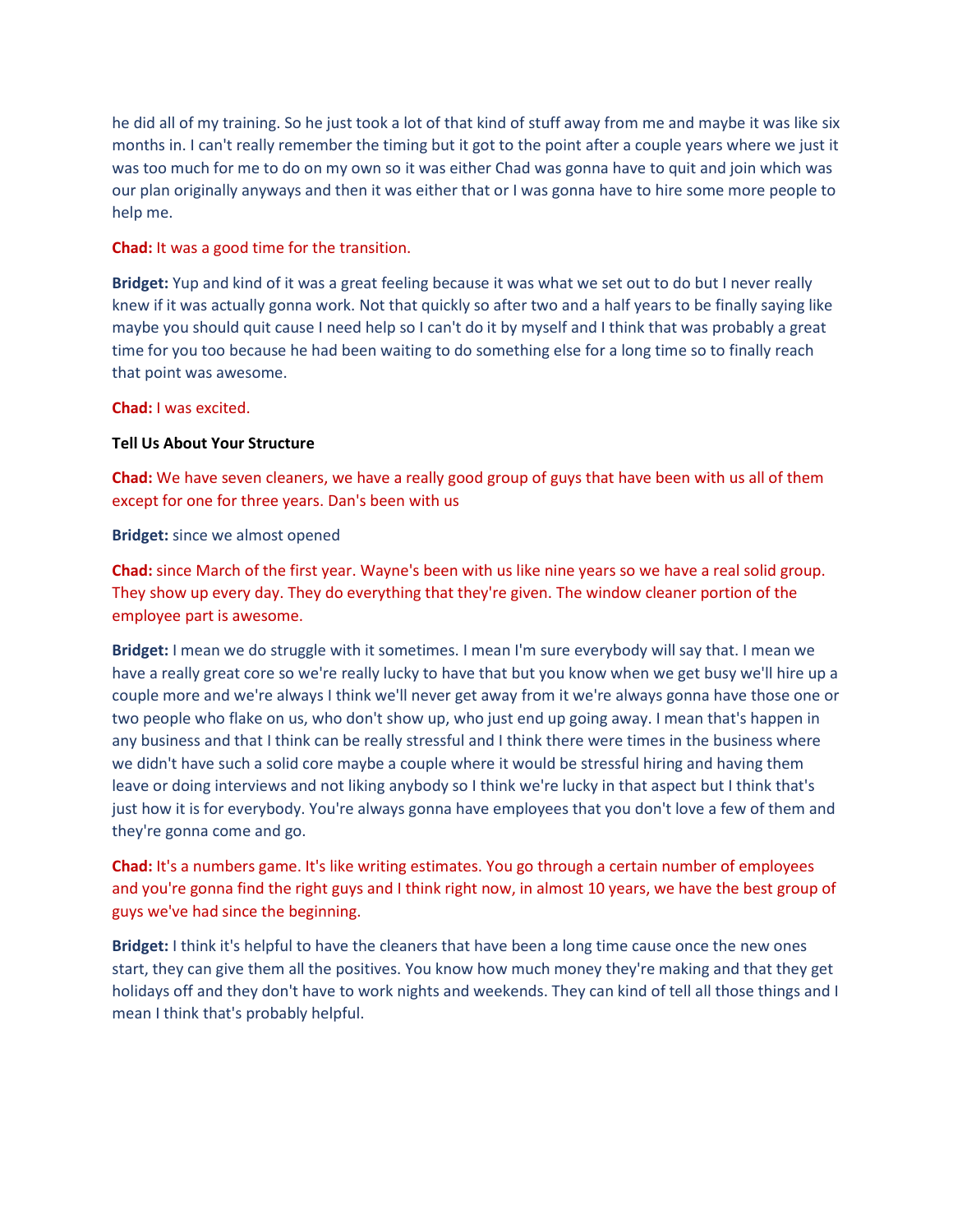**Bridget:** Well we don't have an Ops Manager and we do not have a salesperson right now even though we probably should have a salesperson. Maybe not necessarily an Ops Manager. We have two Lead Cleaners so they do all our training and I mean they pretty much handle it while we're gone when we're away.

#### **What Makes A Good Franchisee?**

**Chad:** Failure wasn't an option. This was it. We went into it knowing this has to work. With failure not being an option and following the system she was able to grow it really fast so I think if anyone goes in with that attitude, it'll work.

**Bridget:** I think you just have to be you just have to work hard. You have to put in the time and the hours and do exactly what they train you to do at training because if you come back and you slack on any part of it, it may work, it just might be a slower start. But if you come out and you just get out there selling that is probably the biggest thing. Just get out selling right away and do it yourself it will help you have a fast start which that then makes you feel so great and makes you wanna just keep going.

# **Chad:** Takes a lot of the pressure off.

**Bridget:** Yeah it does. It makes you realize that it works. This works and then you just wanna keep going and going and going and going. So I think that you know when you first come back from training, I think the first couple weeks are a little bit like uh what am I doing cause you know you're just starting so if you can just get back, get yourself situated within like a day and get out there right away. Don't give yourself a week. Don't give yourself two weeks to just try and figure things out in your office. Literally, first day, go out and start selling. And you will see the jobs start rolling in.

**Chad:** There's a common theme with the people that are successful in FISH. Number one, they follow the system. You spent the money on the system. Follow the system. It's pretty simple. The other thing is drive. You can tell when you talk to someone whether they're a kind of a driven person and just how they talk about the company and the people we talked to were really positive about FISH but you could tell it was them that did it too. It wasn't just FISH.

**Bridget:** I feel like the system can work for anybody. I mean I feel like if you go through training and go back to your office and just implement what you learned it will work. But if you go back and just sit in your office and spend lots of hours doing office stuff that you don't need to do yet because you just opened so how much office stuff do you really have? It's just easier to sit in your office but if you can get back and make sure that you go out and follow the system that they trained you on you will be successful and when I started, we had three little kids, two, four, and six at the time and I was about to cut back my hours at my other job before we found out that it was relocating the office to St. Louis and so I went from about to cut back to back to working 40 hours a week but I knew I wanted this to work and I just think it takes it does take a lot of hard work in the beginning. Where you have to be willing to put in the time, and you have to be willing to do exactly as they trained you to do to make it successful and I think that's what got us off to a great start in the beginning was just following everything.

# **What Is Your Favorite Aspect Of The Business?**

**Chad:** We work less hours than we used to.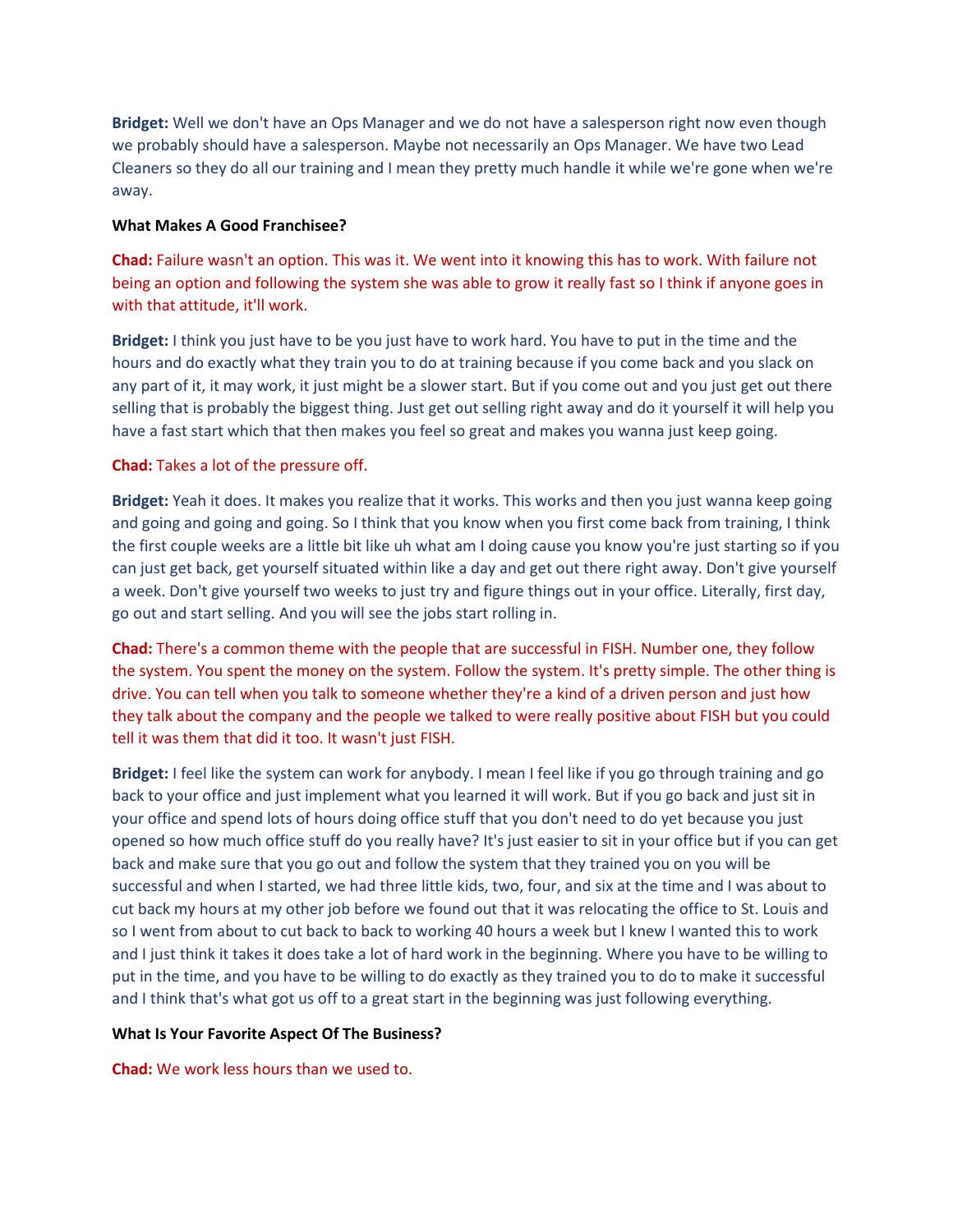**Bridget:** We probably put in combo'd 40-60 depending on the time of year. I would say winter, way less. We're not as busy but spring and fall, I mean there are days where he's literally almost writing estimates all day long day after day after day just to keep up so.

### **Chad:** But we don't work Fridays. Even in the spring and fall, we don't go to the office on Fridays.

**Bridget:** We have our two Lead Cleaners that cover for us when we're gone so I started not working Fridays before you started and I don't know why. I don't even remember what made me not work Fridays. I probably took a Friday off and decided I never wanted to work that again and then when he started, he was gonna start working Fridays and I was like wait, hold on, we don't work Fridays. So we just don't unless we're so busy that have to go in.

**Chad:** Every once in a while I'll have a few estimate on a Friday.

**Bridget:** Yup.

### **What Has This Franchise Personally Given You?**

**Chad:** I have nightmares of having to go back to a product engineering job that 8-5 five days a week, that's scary.

**Bridget:** I think that's the best part about this, the freedom it has given us because with our three kids at the time, back when we opened, they weren't in sports, they were little. They after school would bus home to my mom's house she would watch them so that made that a lot easier but now they're you know 10 years later they're 11, 14, and 15 now and we're running all the time with them. So we always have sports, we always have school stuff and the freedom that it allows us now to just step away when we want to for a school thing or a basketball tournament or whatever we have is the best and I always say to Chad can you imagine if we were still working 8-5? How would we do this? How would we get our kids here? How would we make this soccer game? How would do any of this? And right now it's summer and I'm pretty much home all the time with the kids. I mean, I probably work 10 hours a week but we're a little slower these couple months so it works out but I would never be able to do this if I had an 8-5 job so I think that's probably been the most rewarding thing for both of us.

#### **Knowing What You Know Now, Would You Do It Again?**

**Bridget:** Yeah, 100% we would do it again. I just think it's been a positive experience all around. I mean I think it's the best thing that we've ever chosen to do. I mean of course there are stressful times and there are stressful moments and I'm sure there are times in the office where he's like can you just go home? I actually prefer when you're not here so many hours but it's been the best thing for our family. I mean, I just always think of our kids when they get older and how they'll be able to say gosh, my mom and dad went to everything. They didn't miss any of our stuff.

**Chad:** I don't even think they realize how lucky they are.

**Bridget:** But they will some day. When they get older.

**Chad:** Hopefully, yes.

**Bridget:** Yes, hopefully.